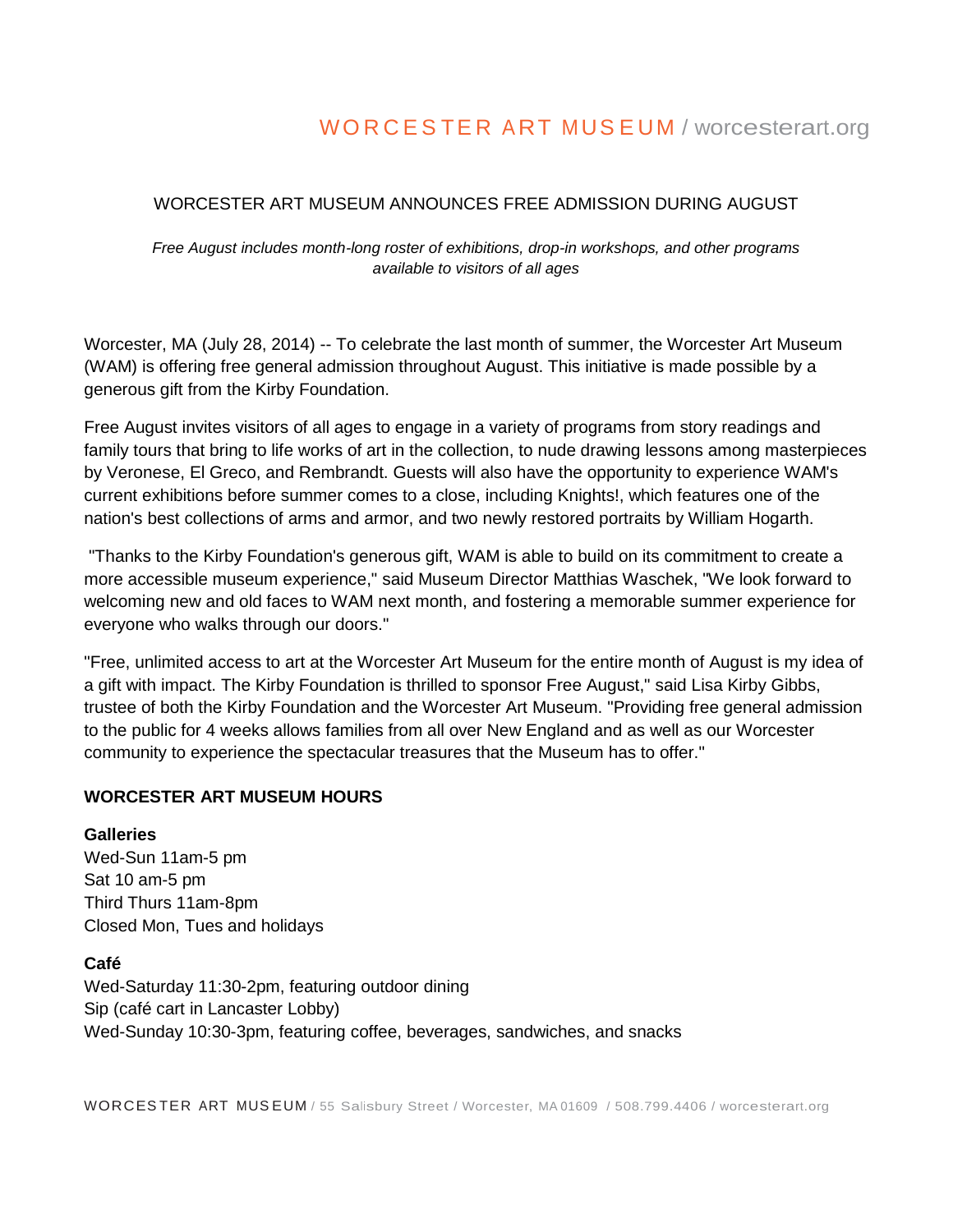# **Shop** Open during gallery hours

**Library** Wed-Friday, 11am-5pm

**Extras** Always free parking Always free WIFI Bring your WOO Card and swipe for points!

# **SCHEDULE OF FREE ACTIVITIES DURING THE MONTH OF AUGUST:**

WEDNESDAY **Drawing Club** 1-3pm

Drop in and draw in a different gallery each week. Discover WAM's art and make it your own. Supplies will be provided, or bring your own. All ages welcome. (Gallery location rotates: check with the visitor services desk upon arrival).

# **August Tour of the Month**

How to Read an Abstract Painting

August 13, 2pm

Discuss the evolution of abstract art and how to make sense of it. Docent Paul Steen will lead the conversation in the Museum's vibrant twentieth-century galleries.

# THURSDAY

# **Nude Drawing**

2 - 5pm

The nude takes center stage among our old masters. Try your hand at drawing a live nude model with the guidance of our expert faculty among masterworks by Veronese, El Greco, and Rembrandt.

# FRIDAY

# **Children's Story Time**

# 11-11:45am

Listen to a storybook read by a Museum educator and get to know a related work of art in one of the galleries. Meet in the Lancaster Street lobby.

# **SATURDAY**

# **Art + Market**

Saturdays, 10am-2pm

Trinity Lutheran Church parking lot, 73 Lancaster Street

Enjoy art, craft, food, music and more at WAM's weekly Art + Market, Worcester's new alternative farmer's market. Each week features a different theme and community organizations; visit worcesterart.org for more information.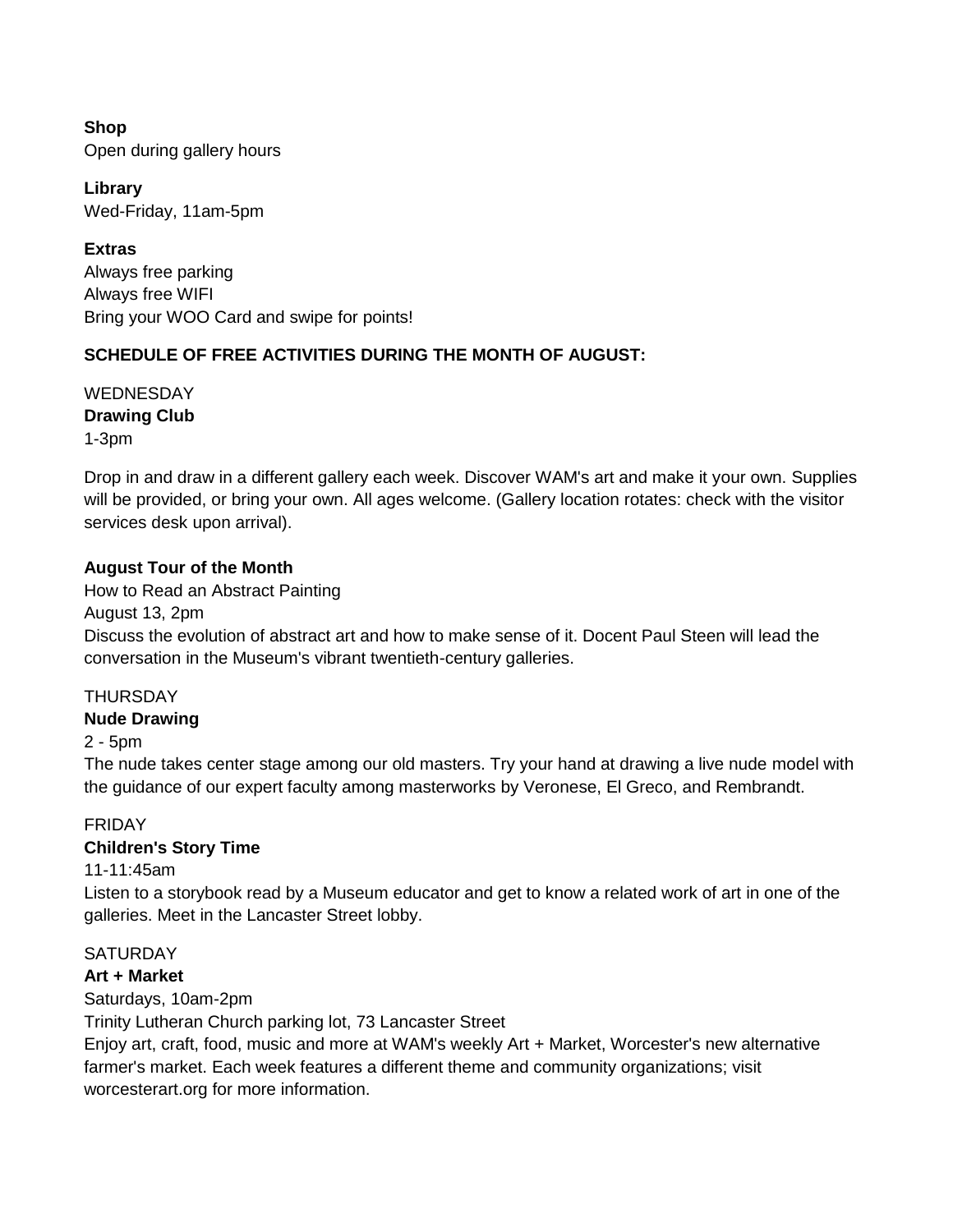WORCESTER ART MUSEUM / 55 Salisbury Street / Worcester, MA 01609 / 508.799.4406 / worcesterart.org

#### **Family Tour**

#### 10:30 - 11am

Explore the museum galleries with your family on a docent-guided discovery tour. Hear fun facts, stories and enjoy sharing observations and time together. Tours last approximately 30 minutes.

#### **Families @ WAM: Make Art!**

11-11:30am

Stay after your family tour (starting time 10:30 am), or drop-in for this fun intergenerational time in the galleries. Get inspired by our art and try making something uniquely yours. Materials will be provided. Rediscover your childlike sense of free spirited play!

#### **Zip Tours**

12 noon

Join one of our talented Museum docents. Zip tours are fast paced views of one artist or work of art, and last only 20 minutes.

#### **August Tour of the Month**

How to Read an Abstract Painting

August 16, 2pm

Discuss the evolution of abstract art and how to make sense of it. Docent Paul Steen will lead the conversation in the Museum's vibrant twentieth-century galleries.

#### SUNDAY

#### **Arms and Armor Demonstrations**

12:30 and 2:30pm

Learn about different kinds of arms and armor used by knights and soldiers, including Roman soldiers, Celtic warriors, Medieval knights and beyond! Check worcesterart.org for weekly themes.

#### **Public Tours**

1pm-2pm Join one of our talented Museum docents for an overview of the Museum collection.

#### EVERY DAY

#### **Audio Tours**

Available at the Visitor Services Representative Desks at the Lancaster and Salisbury Street Entrances. Now offered in English and Spanish! A self-guided audio tour of some of the Museum's greatest treasures is available for rent (free for Members).

WORCESTER ART MUSEUM / 55 Salisbury Street / Worcester, MA 01609 / 508.799.4406 / worcesterart.org